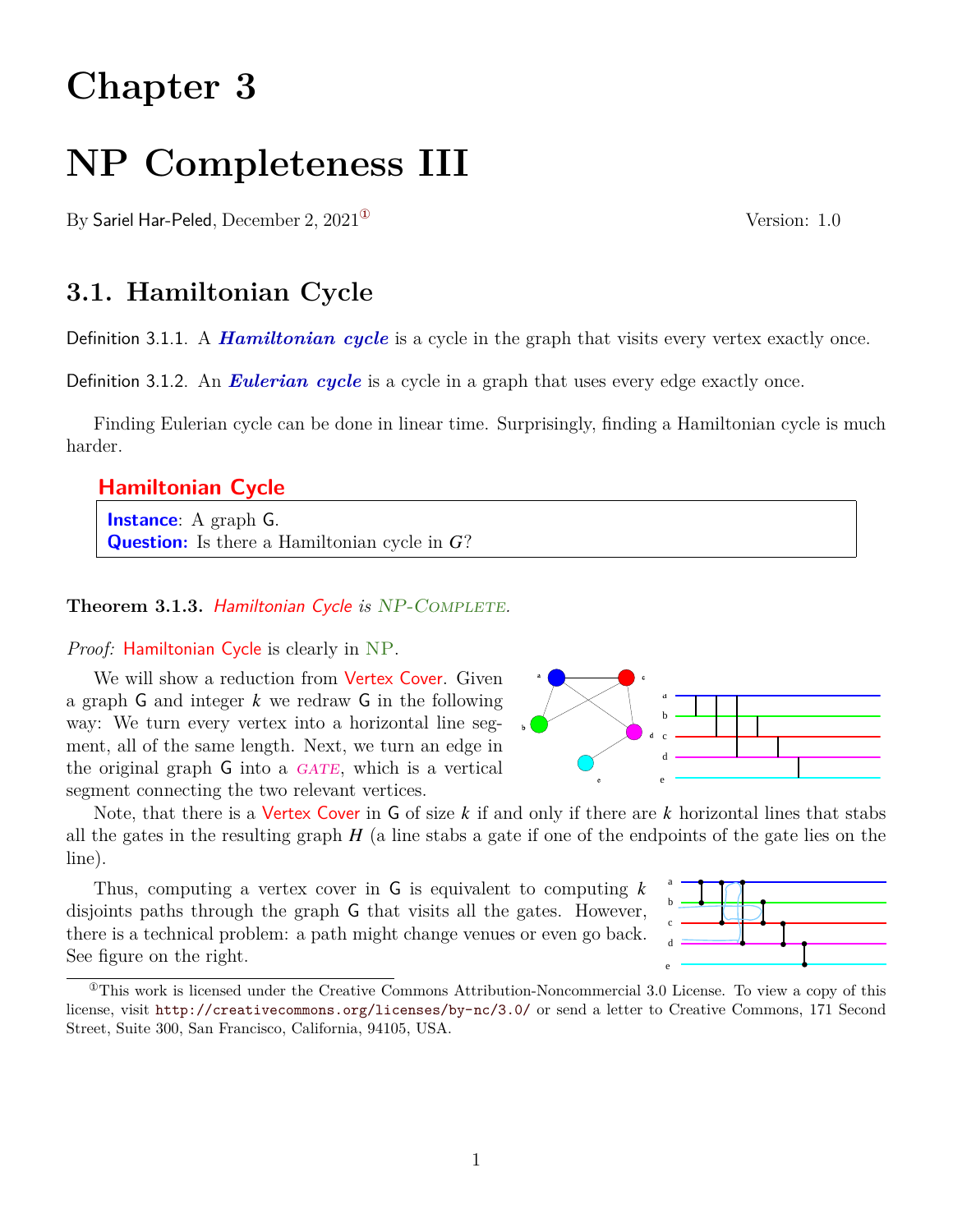

To overcome this problem, we will replace each gate with a component that guarantees, that if you visit all its vertices, you have to go forward and can NOT go back (or change "lanes"). The new component is depicted on the left.

There only three possible ways to visit *all* the vertices of the components by paths that do not start/end inside the component, and they are the following:



The proof that this is the only three possibilities is by brute force. Depicted on the right is one impossible path, that tries to backtrack by entering on the top and leaving on the bottom. Observe, that there are vertices left unvisited. Which means that not all the vertices in the graph

are going to be visited, because we add the constraint, that the paths start/end outside the gatecomponent (this condition would be enforced naturally by our final construction).

The resulting graph  $H_1$  for the example graph we started with is depicted on the right. There exists a Vertex Cover in the original graph **iff** there exists  $k$  paths that start on the left side and end on the right side, in this weird graph. And these  $k$  paths visits all the vertices.

The final stroke is to add connection from the left side to the right side, such that once you arrive to the right side, you can go back to the left side. However, we want connection that allow you to travel exactly  $k$  times. This is done by adding to the above graph a "routing box" component  $H_2$  depicted on the right, with k new middle vertices. The *i*th vertex on the left of the routing component is the left most vertex of the *i*th horizontal line in the graph, and the *i*th vertex on the right of the component is the right most vertex of the th horizontal line in the graph.

It is now easy (but tedious) to verify that the resulting graph  $H_1 \cup H_2$  has a Hamiltonian path **iff**  $H_1$ has k paths going from left to right, which happens, **iff** the original graph has a Vertex Cover of size . It is easy to verify that this reduction can be done in polynomial time.  $\blacksquare$ 

### **3.2. Traveling Salesman Problem**

A traveling salesman tour, is a Hamiltonian cycle in a graph, which its price is the price of all the edges it uses.

#### **TSP**

**Instance:**  $G = (V, E)$  a complete graph - *n* vertices,  $c(e)$ : Integer cost function over the edges of  $G$ , and  $k$  an integer.

**Question:** Is there a traveling-salesman tour with cost at most  $k$ ?

Theorem 3.2.1. TSP is NP-COMPLETE.



 $\overline{d}$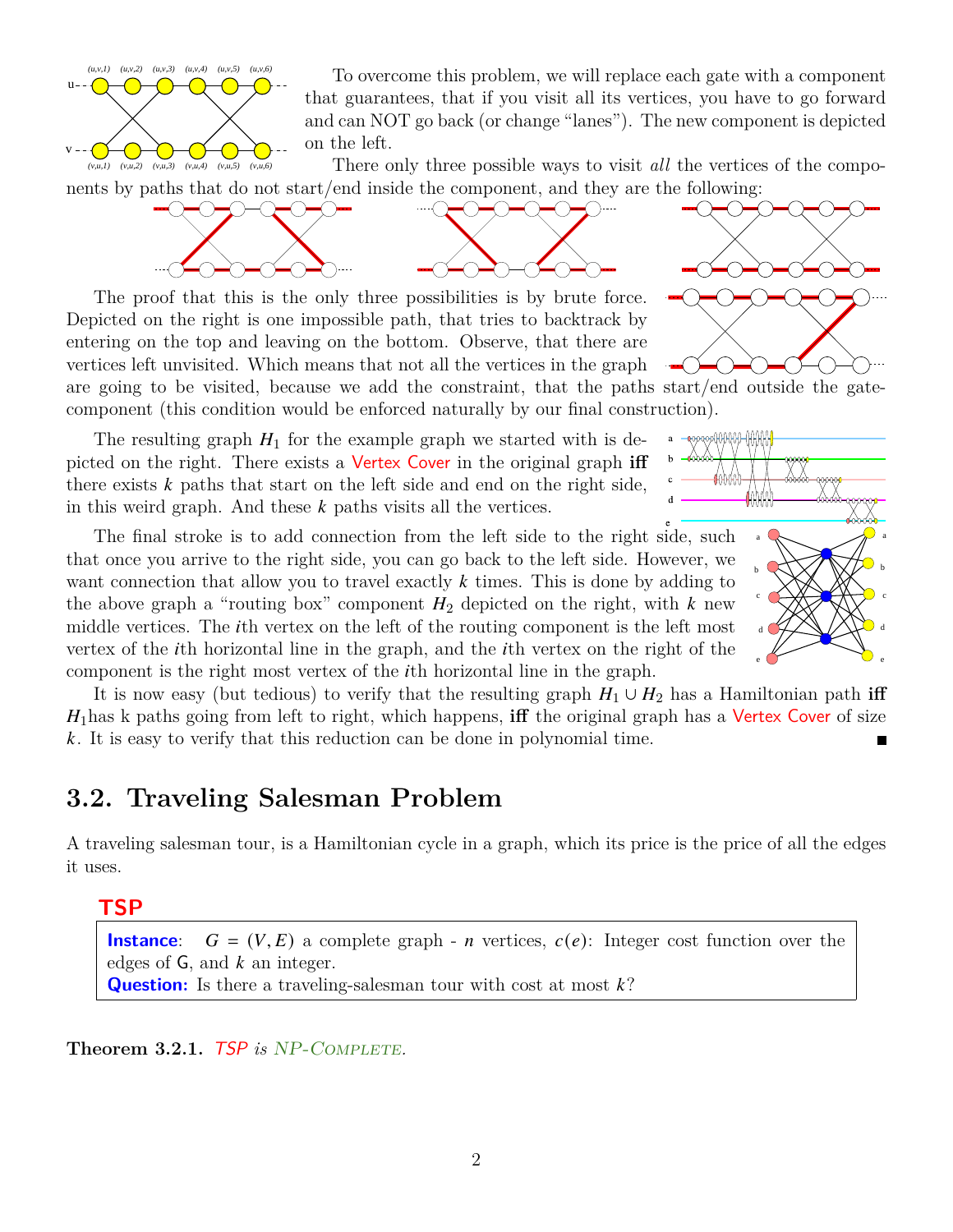*Proof:* Reduction from Hamiltonian cycle. Consider a graph  $G = (V, E)$ , and let *H* be the complete graph defined over  $V$ . Let

$$
c(e) = \begin{cases} 1 & e \in E(G) \\ 2 & e \notin E(G). \end{cases}
$$

Clearly, the cheapest TSP in  $H$  with cost function equal to  $n$  iff G is Hamiltonian. Indeed, if G is not Hamiltonian, then the TSP must use one edge that does not belong to G, and then, its price would be at least  $n + 1$ .

### **3.3. Subset Sum**

We would like to prove that the following problem, **Subset Sum** is NPC.

### **Subset Sum**

**Instance:**  $(S, t)$ : set of positive integers : an integer number (Target) **Question:** Is there a subset  $X \subseteq S$  such that  $\sum_{x \in X} x = t$ ?

How does one prove that a problem is NP-COMPLETE? First, one has to choose an appropriate NPC to reduce from. In this case, we will use  $3SAT$ . Namely, we are given a  $3CNF$  formula with *n* variables and  $m$  clauses. The second stage, is to "play" with the problem and understand what kind of constraints can be encoded in an instance of a given problem and understand the general structure of the problem.

The first observation is that we can use very long numbers as input to Subset Sum. The numbers can be of polynomial length in the size of the input  $3SAT$  formula F.

The second observation is that in fact, instead of thinking about **Subset Sum** as adding numbers, we can think about it as a problem where we are given vectors with  $k$  components each, and the sum of the vectors (coordinate by coordinate, must match. For example, the input might be the vectors  $(1, 2), (3, 4), (5, 6)$  and the target vector might be  $(6, 8)$ . Clearly,  $(1, 2) + (5, 6)$  give the required target vector. Lets refer to this new problem as Vec Subset Sum.

#### **Vec Subset Sum**

**Instance:**  $S$  - set of *n* vectors of dimension  $k$ , each vector has non-negative numbers for its coordinates, and a target vector  $\vec{t}$ . **Question:** Is there a subset  $X \subseteq S$  such that  $\sum_{\vec{x} \in X} \vec{x} = \vec{t}$ ?

Given an instance of Vec Subset Sum, we can covert it into an instance of Subset Sum as follows: We compute the largest number in the given instance, multiply it by  $n^2 \cdot k \cdot 100$ , and compute how many digits are required to write this number down. Let  $U$  be this number of digits. Now, we take every vector in the given instance and we write it down using  $U$  digits, padding it with zeroes as necessary. Clearly, each vector is now converted into a huge integer number. The property is now that a sub of numbers in a specific column of the given instance can not spill into digits allocated for a different column since there are enough zeroes separating the digits corresponding to two different columns.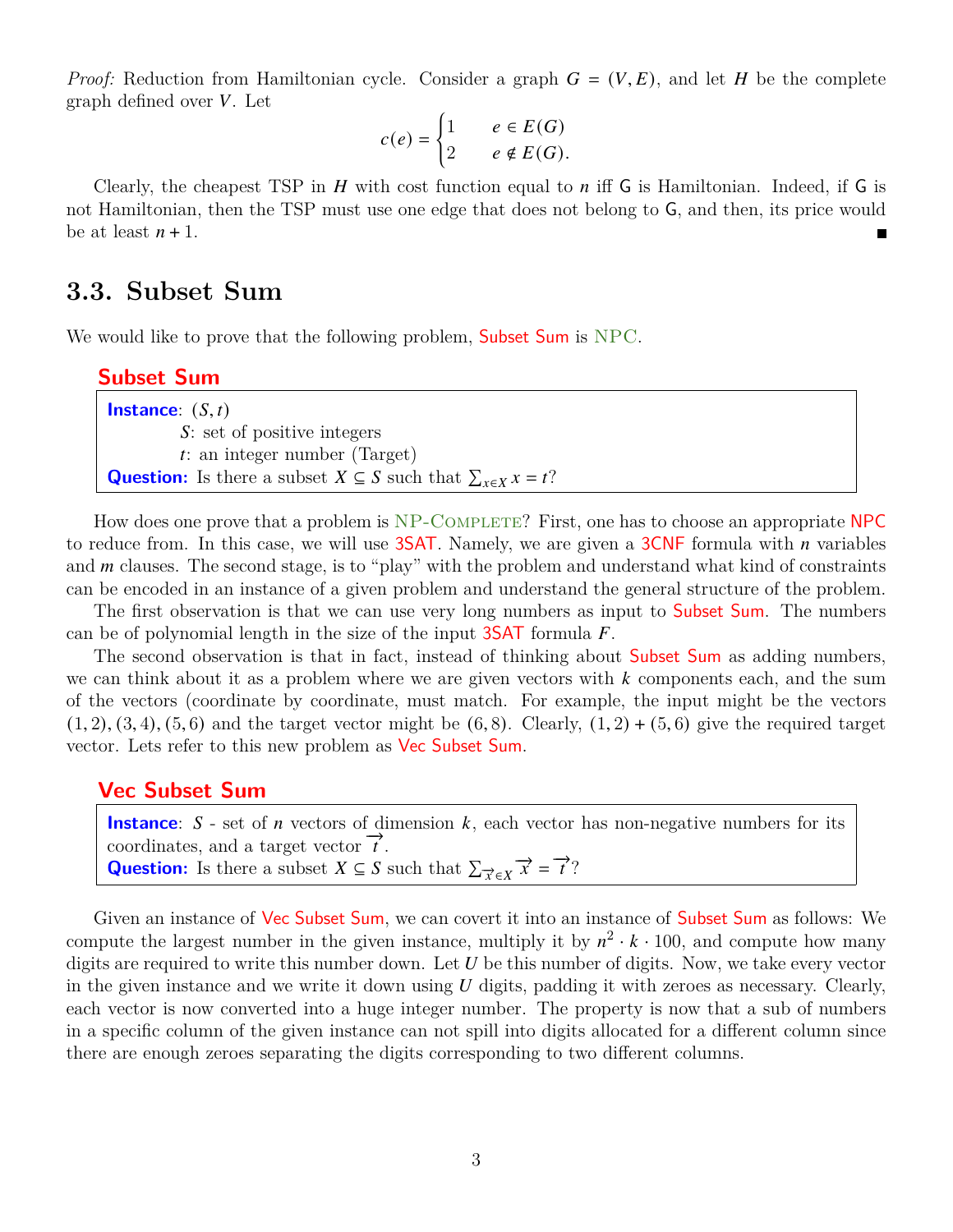Next, let us observe that we can force the solution (if it exists) for Vec Subset Sum to include exactly one vector out of two vectors. To this end, we will introduce a new coordinate (i.e., a new column in the table on the right) for all the vectors. The two vectors  $a_1$  and  $a_2$  will have 1

| Target         |  |  |
|----------------|--|--|
| $a_1$          |  |  |
| a <sub>2</sub> |  |  |

in this coordinate, and all other vectors will have zero in this coordinate. Finally, we set this coordinate in the target vector to be 1. Clearly, a solution is a subset of vectors that in this coordinate add up to 1. Namely, we have to choose either  $a_1$  or  $a_2$  into our solution.

In particular, for each variable x appearing in F, we will introduce two rows, denoted by x and  $\bar{x}$ and introduce the above mechanism to force choosing either x or  $\bar{x}$  to the optimal solution. If x (resp.  $\bar{x}$ ) is chosen into the solution, we will interpret it as the solution to F assigns TRUE (resp. FALSE) to x.

Next, consider a clause  $C \equiv a \vee b \vee \overline{c}$  appearing in  $F$ . This clause requires that we choose at least one row from the rows corresponding to a, b to  $\bar{c}$ . This can be enforced by introducing a new coordinate for the clauses  $C$ , and setting 1 for each row that if it is picked then the clauses is satisfied. The question now is what do we set the target to be? Since a valid solution might have any number between 1 to 3 as a sum of this coordinate. To overcome this, we introduce three new dummy rows, that store in this coordinate, the numbers 7, 8 and 9, and we set this coordinate in the target to be 10. Clearly, if we pick to dummy rows into the optimal solution then sum in this coordinate would exceed 10. Similarly, if we

| numbers                 |     | $C \equiv a \vee b \vee \overline{c}$ |     |
|-------------------------|-----|---------------------------------------|-----|
| a                       |     | 01                                    |     |
| $\overline{a}$          |     | 00                                    |     |
| h                       |     | 01                                    |     |
| $\boldsymbol{b}$        |     | 00                                    |     |
| $\mathcal{C}$           |     | 00                                    |     |
| $\overline{c}$          |     | 01                                    |     |
| $C$ fix-up 1            | 000 | 07                                    | 000 |
| $\overline{C}$ fix-up 2 | 000 | 08                                    | 000 |
| $C$ fix-up 3            | 000 | 09                                    | 000 |
| <b>TARGET</b>           |     | 10                                    |     |

do not pick one of these three dummy rows to the optimal solution, the maximum sum in this coordinate would be  $1 + 1 + 1 = 3$ , which is smaller than 10. Thus, the only possibility is to pick one dummy row, and some subset of the rows such that the sum is 10. Notice, this "gadget" can accommodate any (non-empty) subset of the three rows chosen for a, b and  $\bar{c}$ .

We repeat this process for each clause of F. We end up with a set U of  $2n + 3m$  vectors with  $n + m$ coordinate, and the question if there is a subset of these vectors that add up to the target vector. There is such a subset if and only if the original formula  $F$  is satisfiable, as can be easily verified. Furthermore, this reduction can be done in polynomial time.

Finally, we convert these vectors into an instance of Subset Sum. Clearly, this instance of Subset Sum has a solution if and only if the original instance of 3SAT had a solution. Since Subset Sum is in NP as an be easily verified, we conclude that that Subset Sum is NP-COMPLETE.

Theorem 3.3.1. Subset Sum *is* NP-COMPLETE.

For a concrete example of the reduction, see [Figure 3.1.](#page-4-0)

### **3.4. 3 dimensional Matching (3DM)**

#### **3DM**

**Instance**:  $X, Y, Z$  sets of *n* elements, and *T* a set of triples, such that  $(a, b, c) \in T \subseteq X \times Y \times Z$ . **Question:** Is there a subset  $S \subseteq T$  of *n* disjoint triples, s.t. every element of  $X \cup Y \cup Z$  is covered exactly once?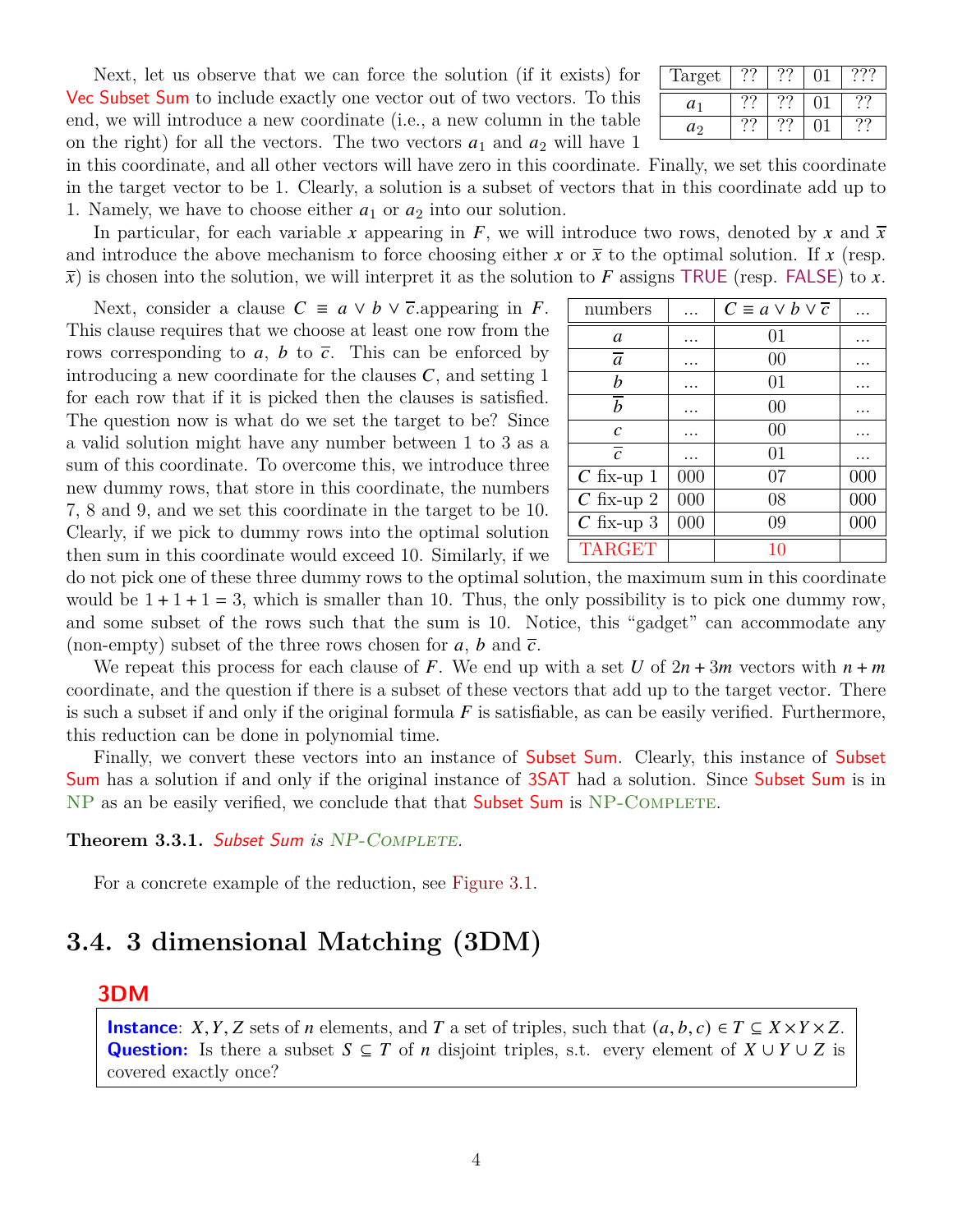<span id="page-4-0"></span>

| numbers          | $a \vee \overline{a}$ | $b \vee b$     | $c \vee \overline{c}$ | $d \vee \overline{d}$ | $D \equiv \overline{b} \vee c \vee \overline{d}$ | $C \equiv a \vee b \vee \overline{c}$ | numbers      |
|------------------|-----------------------|----------------|-----------------------|-----------------------|--------------------------------------------------|---------------------------------------|--------------|
|                  |                       |                |                       |                       |                                                  |                                       | 010000000001 |
| a                |                       | $\theta$       | $\theta$              | $\theta$              | $00\,$                                           | 01                                    | 010000000000 |
| $\overline{a}$   | $\mathbf{1}$          | $\overline{0}$ | $\overline{0}$        | $\theta$              | $00\,$                                           | $00\,$                                | 000100000001 |
| $\boldsymbol{b}$ | $\theta$              | $\mathbf{1}$   | $\overline{0}$        | $\theta$              | $00\,$                                           | 01                                    | 000100000100 |
| $\overline{b}$   | $\theta$              | $\mathbf{1}$   | $\theta$              | $\theta$              | 01                                               | $00\,$                                |              |
| $\mathcal{C}$    | $\overline{0}$        | $\theta$       | 1                     | $\theta$              | 01                                               | $00\,$                                | 000001000100 |
| $\overline{c}$   |                       |                |                       |                       |                                                  |                                       | 000001000001 |
|                  | $\overline{0}$        | $\theta$       | $\mathbf{1}$          | $\theta$              | $00\,$                                           | 01                                    | 000000010000 |
| $\overline{d}$   | $\theta$              | $\theta$       | $\overline{0}$        | 1                     | $00\,$                                           | $00\,$                                | 000000010101 |
| $\overline{d}$   | $\theta$              | $\theta$       | $\overline{0}$        | 1                     | 01                                               | 01                                    | 000000000007 |
| $C$ fix-up 1     | $\theta$              | $\theta$       | $\theta$              | $\theta$              | 0 <sub>0</sub>                                   | 07                                    | 000000000008 |
| $C$ fix-up 2     | $\theta$              | $\theta$       | $\overline{0}$        | $\theta$              | $00\,$                                           | 08                                    | 000000000009 |
| $C$ fix-up 3     | $\theta$              | $\theta$       | $\theta$              | $\theta$              | 00                                               | 09                                    | 000000000700 |
| $fix-up 1$<br>D  | $\theta$              | $\theta$       | $\theta$              | $\theta$              | 07                                               | $00\,$                                | 000000000800 |
| $D$ fix-up 2     | $\theta$              | $\theta$       | $\overline{0}$        | $\theta$              | 08                                               | $00\,$                                | 000000000900 |
| $D$ fix-up 3     | $\theta$              | $\theta$       | $\overline{0}$        | $\theta$              | 09                                               | $00\,$                                | 010101011010 |
| <b>TARGET</b>    | 1                     | $\mathbf{1}$   | 1                     | $\overline{1}$        | 10                                               | 10                                    |              |

Figure 3.1: The Vec Subset Sum instance generated for the 3SAT formula  $F = (\overline{b} \vee c \vee \overline{d}) \wedge (a \vee b \vee \overline{c})$ is shown on the left. On the right side is the resulting instance of Subset Sum.

Theorem 3.4.1. 3DM is NP-COMPLETE.

The proof is long and tedious and is omitted.

BTW,  $2DM$  is polynomial (later in the course?).

### **3.5. Partition**

### **Partition**

**Instance**: A set *S* of *n* numbers. **Question:** Is there a subset  $T \subseteq S$  s.t.  $\sum_{t \in T} t = \sum_{s \in S \setminus T} s$ .?

#### Theorem 3.5.1. Partition is NP-COMPLETE.

*Proof:* Partition is in NP, as we can easily verify that such a partition is valid.

Reduction from Subset Sum. Let the given instance be *n* numbers  $a_1, \ldots, a_n$  and a target number *t*. Let  $S = \sum_{i=1}^{n} a_i$ , and set  $a_{n+1} = 3S - t$  and  $a_{n+2} = 3S - (S - t) = 2S + t$ . It is easy to verify that there is a solution to the given instance of subset sum, iff there is a solution to the following instance of partition:

#### $a_1, \ldots, a_n, a_{n+1}, a_{n+2}.$

Clearly, Partition is in NP and thus it is NP-Complete.

П